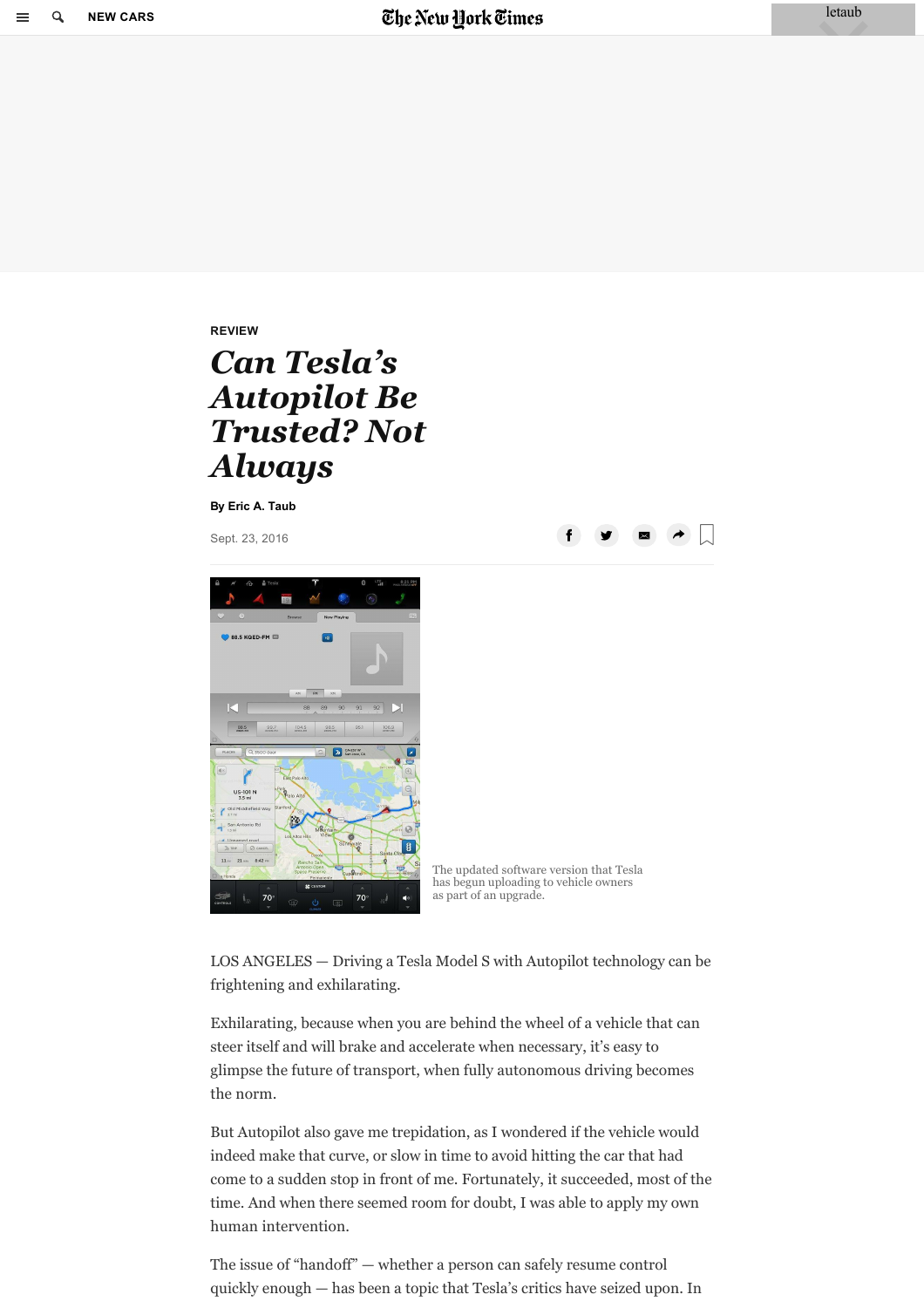my Autopilot test drives, I have been too nervous to be lulled into complacency. And in least one case, it was a good thing I was paying attention.

ADVERTISEMENT

Mine have been only test drives, in a car lent by the company. Last month I tried the original version of Autopilot. This week I used the updated version that Tesla has begun uploading to vehicle owners as part of a software upgrade.

My wife found "freaky" – in a good way – the "summon" feature on Autopilot old and new, which enables the car to enter and leave the garage without a person in the vehicle. My grandchildren, who were along for the Autopilot test drives, screamed in delight when I took my hands off the wheel as the car steered itself on winding city streets and curving freeways.

With Autopilot engaged in the stop-and-go traffic endemic to Los Angeles (mostly stop, much less go), driving became much less strenuous. Gone is the constant braking and accelerating, as the car stays in lane and, with its active cruise control, slows and speeds up to keep you creeping along.

When I drove with Autopilot last month, the older version gave me periodic reminders — a small pop-up visual warning on the display screen and an audible chime — to put my hands back on the wheel. But once I did, the warning disappeared, and I could once again remove my hands until the next warning a few minutes later.

This feature is where the new Autopilot may be most discernibly different. The company has said it made the warnings more emphatic in an effort to avoid the sort of fatal crash that occurred in May.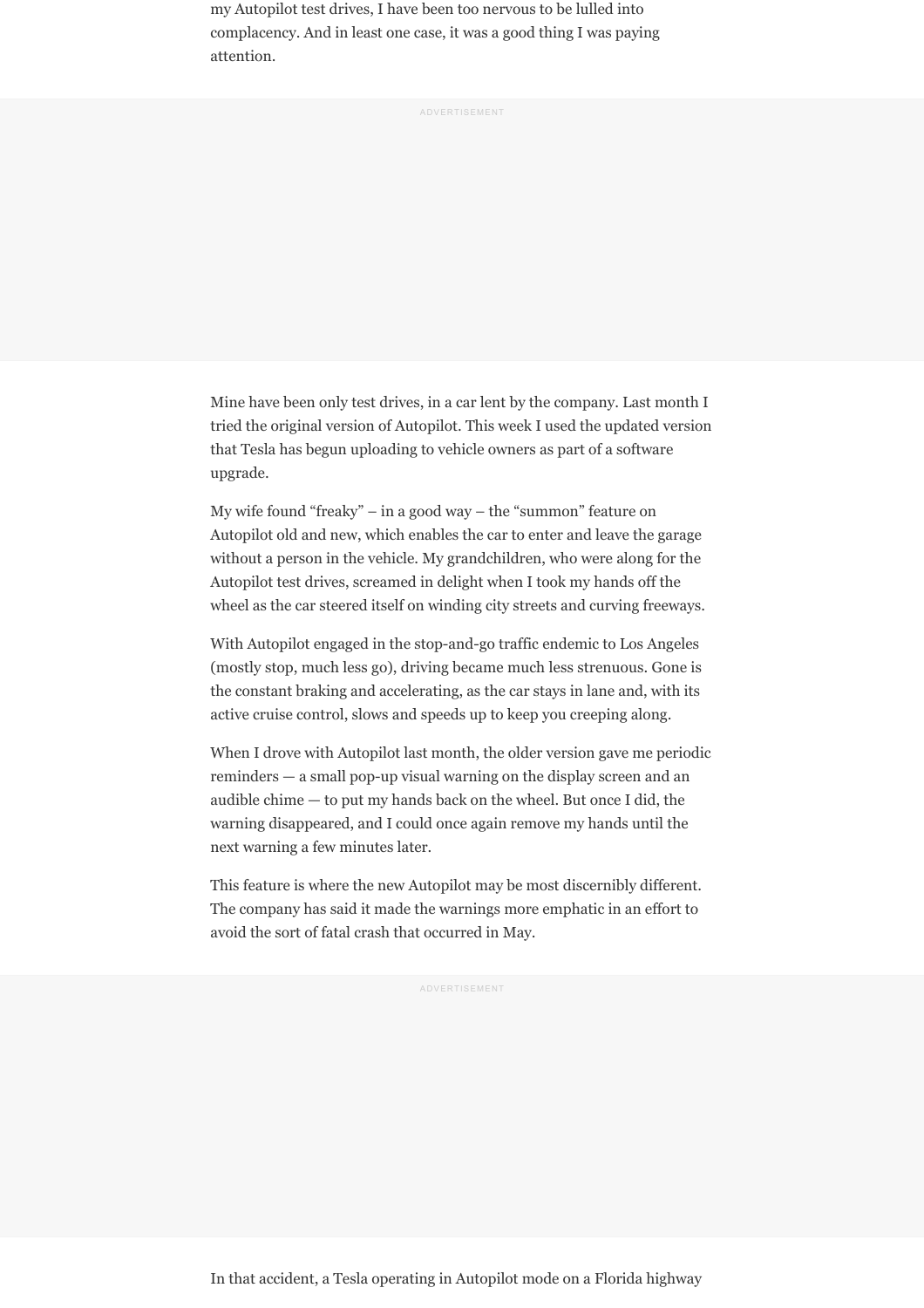plowed full speed into a tractor-trailer that had turned in front of it. Evidently, neither the driver nor the automated system recognized the hazard. The new version is meant to force the driver to pay attention — or at least keep hands on the wheel.

The updated Autopilot, at freeway speed, will visually and then audibly warn you to place your hands on the wheel, if it senses they are off. If you need to be reminded with three audible warnings within an hour, the Autopilot system disengages and remains that way until the car is next restarted.

The visual warning has been enhanced, too. Besides the pop-up alert on the screen, the entire perimeter of the instrument panel pulses a warning in white light.

When you are puttering along at a few miles per hour in heavy traffic, though, the warnings, by design, do not come on at all.

The other big Autopilot change is potentially more significant in terms of technology. To help the car sense things like a tractor-trailer on a Florida highway, Tesla says it has made Autopilot less reliant on the vehicle's cameras, putting more of the onus on the radar system.

Something more sophisticated than my test drives would be required to gauge the effectiveness of that change. But whether because of the new radar emphasis, or for other reasons, I did find that the automatic braking and steering seemed more precise and less abrupt with the updated Autopilot. Before, the car seemed to slow long after I would have started to brake; now, it seems more suitably cautious.

Yet, both before and after the upgrade I found anomalies in the Autopilot operation.

Several times, as I drove in the freeway fast lane with Autopilot engaged, the Tesla began to veer toward the center divider. That happened even though the lane markings, which are supposed to guide the system, were clearly visible. In each case, I steered the car back toward the center of the lane, automatically disengaging Autopilot.

ADVERTISEMENT

At other times, I found that the vehicle made more minor steering corrections to stay in lane than I would have done if I were in control. If the lane stripes were slightly out of alignment, the car moved to the left or right to follow them, apparently not sensing that they would straighten out 10 or 20 yards ahead.

Tesla says Autopilot is designed primarily to work on limited-access roads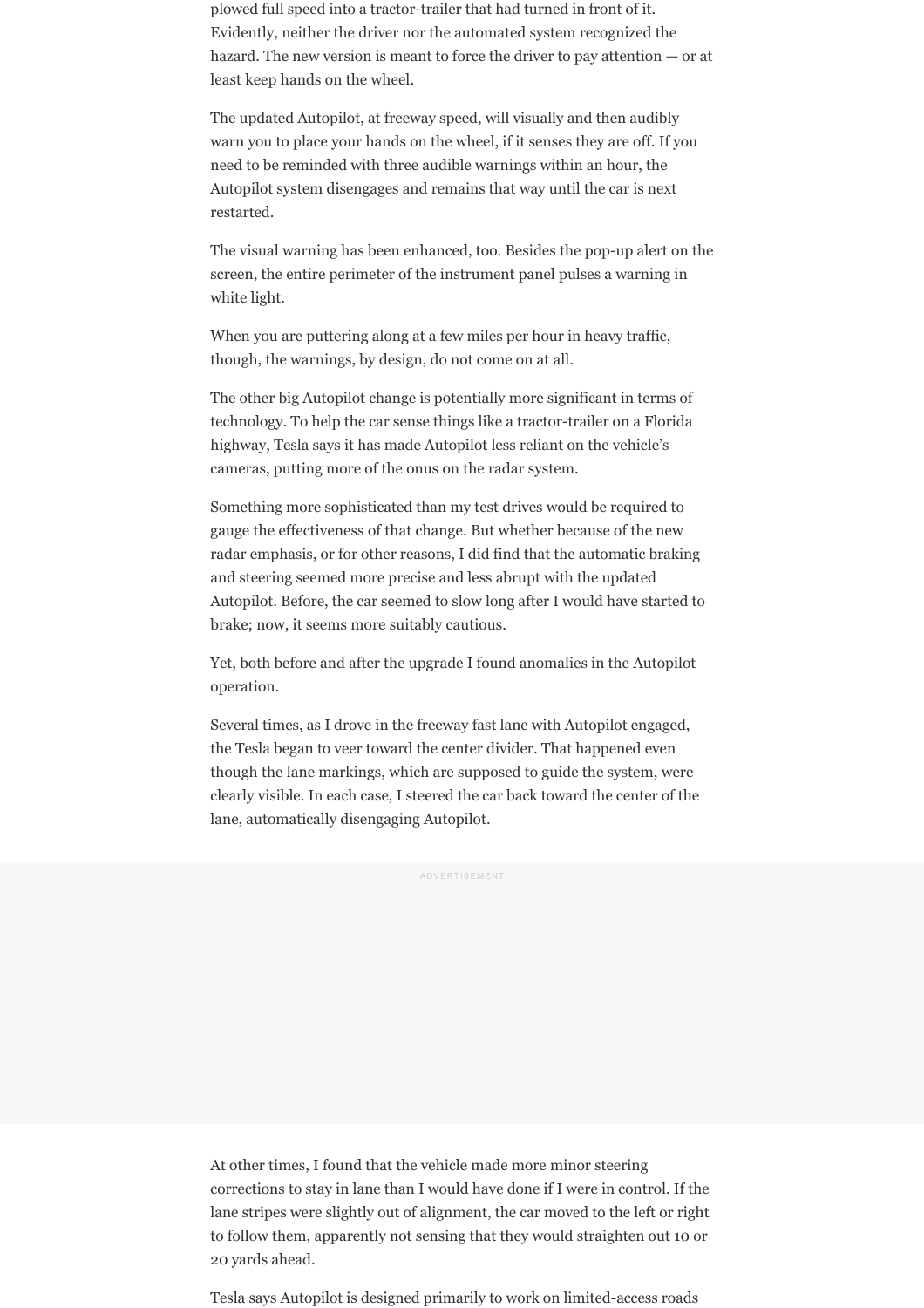such as expressways. But the system also works on standard city streets, with or without center dividers, as long as lane markings are visible.

On city streets, Tesla intends the system to be used in bumper-to-bumper traffic. Autopilot does improve that type of driving, as the car can control speed and frequent braking better than a bored, irritated human.

But on in-town streets when traffic is flowing, I found Autopilot to be much more erratic. On a road that curved about 90 degrees, I twice found the car heading straight for the curb. Tesla told me that's because Autopilot was not designed to steer into such tight curves. And after the road straightened, the Tesla decided it should veer into the left turn lanes that opened up at the intersection, even though I wanted to go straight.

On a straight section of road that slightly widened at one point, the Tesla headed for a parked car. Autopilot did not disengage, but the forward sensors sounded an audible warning indicating that I would need to manually hit the brakes. Good thing I was paying attention.

It is clear to me that Autopilot is no substitute for an engaged driver. That, Tesla says, is the point it has made all along, no matter how dare-devilish its most adventuresome car owners might be. And with the new version of Autopilot, Tesla has integrated that message more fully into the system.

But if a driver needs to stay engaged, with one's hands on the wheel and eyes on the road while using Autopilot, what is the purpose of the technology?

Autopilot clearly helps in stop-and-go traffic, significantly reducing driver fatigue. And maybe, as Tesla contends, Autopilot can help a responsible driver avoid accidents.

But in normal, full-speed traffic conditions, if the driver must be ready to retake control at any time, Autopilot would not seem to have much utility, especially on shorter drives when fatigue or boredom are less likely.

Autopilot is an awe-inspiring demonstration technology, pointing the way to a full autonomous driving future. But drivers who think they now own a self-driving vehicle are sadly, and perhaps dangerously, mistaken.

A version of this article appears in print on September 23, 2016, on Page B3 of the New York edition with the headline: Can Tesla's Autopilot Be Trusted? Well, Not Always. [Order Reprints](http://www.nytreprints.com/) | [Today's Paper](http://www.nytimes.com/pages/todayspaper/index.html) | [Subscribe](https://www.nytimes.com/subscriptions/Multiproduct/lp8HYKU.html?campaignId=48JQY)



## **[Related Coverage](https://www.nytimes.com/2016/09/24/business/tesla-upgrades-autopilot-in-cars-on-the-road.html)**